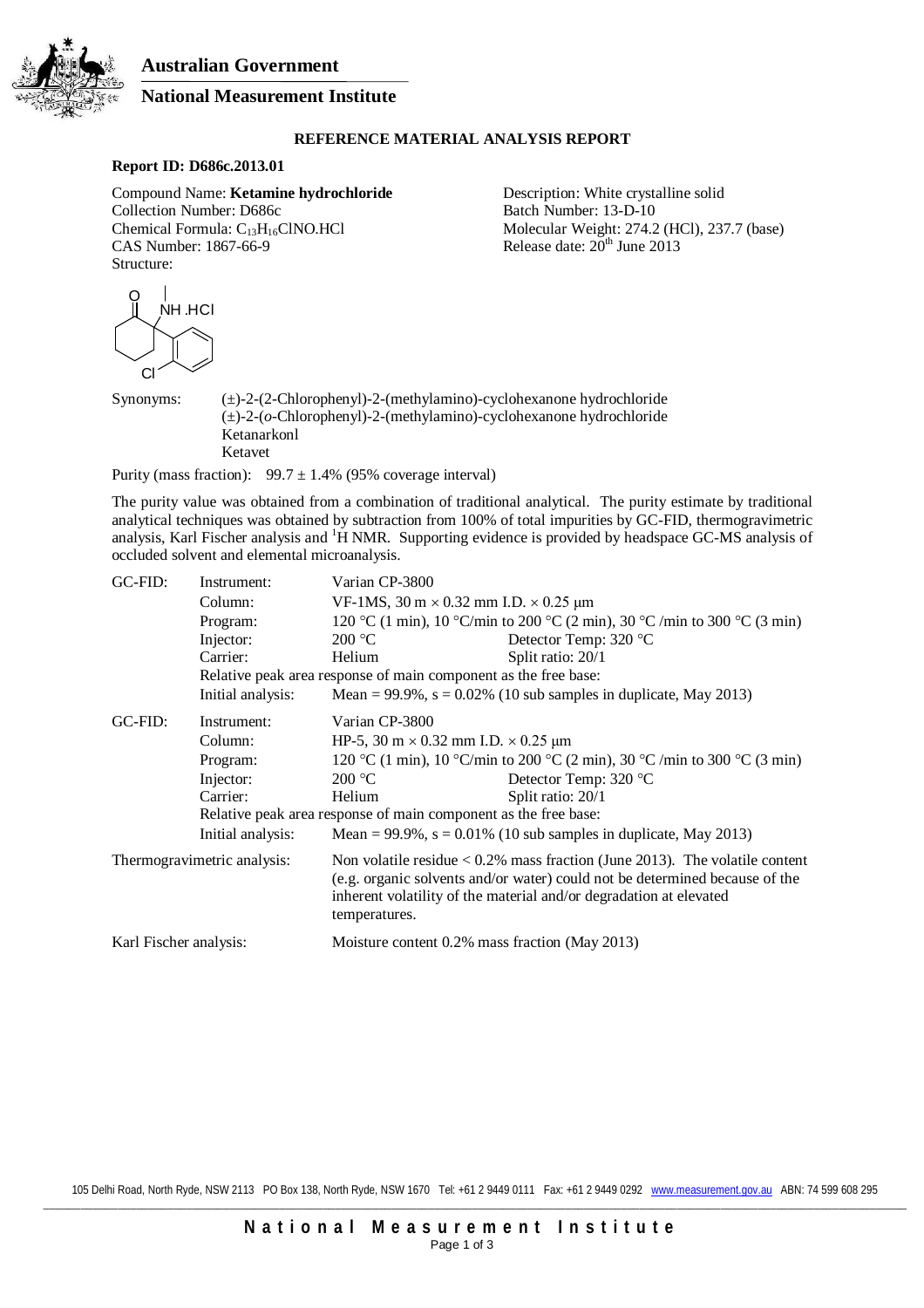| Spectroscopic and other characterisation data |                                                                                                                                                                                                                                                                                                                                                                             |                                                                                                                                                                                                                                                                                                          |  |  |
|-----------------------------------------------|-----------------------------------------------------------------------------------------------------------------------------------------------------------------------------------------------------------------------------------------------------------------------------------------------------------------------------------------------------------------------------|----------------------------------------------------------------------------------------------------------------------------------------------------------------------------------------------------------------------------------------------------------------------------------------------------------|--|--|
| GC-MS:                                        | Instrument:<br>Column:<br>Program:<br>Injector:<br>Carrier:                                                                                                                                                                                                                                                                                                                 | Agilent 6890/5973<br>TG-1MS, 30 m x 0.25 mm I.D. x 0.25 μm<br>120 °C (1 min), 10 °C/min to 200 °C (2 min), 30 °C/min to 300 °C (3 min)<br>200 °C<br>Transfer line temp: 280 °C<br>Helium, 1.0 mL/min<br>Split ratio: 30/1                                                                                |  |  |
|                                               | The retention time of the free base is reported along with the major peaks in the mass spectrum.<br>The latter are reported as mass/charge ratios and (in brackets) as a percentage relative to the base<br>peak.<br>Free base (10.4 min): 237 (M <sup>+</sup> , 1), 210 (9), 208 (26), 182 (36), 180 (100), 154 (7), 152 (18), 138<br>$(14)$ , 115 $(10)$ , 102 $(11)$ m/z |                                                                                                                                                                                                                                                                                                          |  |  |
| <b>ESI-MS</b>                                 | Instrument:<br>Operation:<br>Capillary voltage:<br>Cone voltage:<br>Peak:                                                                                                                                                                                                                                                                                                   | Waters Acquity UPLC/TQD<br>Positive ion mode, direct infusion at $5 \mu L/min$<br>$3.5$ kV<br>30 V<br>$238.05$ (M+H <sup>+</sup> ) m/z                                                                                                                                                                   |  |  |
| HS-GC-MS: Instrument:                         | Column:<br>Program:<br>Injector:<br>Carrier:<br>Solvents detected:                                                                                                                                                                                                                                                                                                          | Agilent 6890/5973/G1888<br>DB-624, 30 m x 0.25 mm I.D. x 1.4 μm<br>50 °C (5 min), 7 °C/min to 120 °C, 15 °C/min to 220 °C (8.3 min)<br>150 °C<br>Transfer line temp: 280 °C<br>Helium, 1.2 mL/min<br>Split ratio: 50/1<br>Ethyl acetate                                                                  |  |  |
| TLC:                                          | Conditions:                                                                                                                                                                                                                                                                                                                                                                 | Kieselgel $60F_{254}$ . NH <sub>3</sub> /methanol (3/200)<br>Single spot observed, $R_f = 0.67$ . Visualisation with UV at 254 nm                                                                                                                                                                        |  |  |
| IR:                                           | Instrument:<br>Range:<br>Peaks:                                                                                                                                                                                                                                                                                                                                             | Biorad FTS3000MX FT-IR<br>4000-400 $\text{cm}^{-1}$ , KBr powder<br>2871, 2689, 2442, 1717, 1579, 1450, 1381, 1296, 773, 718, 573 cm <sup>-1</sup>                                                                                                                                                       |  |  |
| $\mathrm{^1H}$ NMR:                           | Instrument:<br>Field strength:<br>Spectral data:                                                                                                                                                                                                                                                                                                                            | Bruker Avance III-400<br>400 MHz<br>Solvent: $CD3OD$ (3.31 ppm)<br>δ 1.67-1.85 (2H, m), 1.87-1.99 (2H, m), 2.13-2.18 (1H, m), 2.40 (3H, s),<br>2.51-2.62 (2H, m), 3.40 (1H, m), 7.59-7.67 (3H, m), 7.94 (1H, m) ppm<br>Ethyl acetate estimated at 0.02% mass fraction was observed in the ${}^{1}$ H NMR |  |  |
| ${}^{13}C$ NMR:                               | Instrument:<br>Field strength:<br>Spectral data:                                                                                                                                                                                                                                                                                                                            | Bruker Gyro-300<br>75 MHz<br>Solvent: $d_4$ -methanol (49.0 ppm)<br>8 22.8, 28.1, 31.0, 37.5, 40.8, 73.7, 129.2, 129.8, 133.3, 133.9, 135.8, 208.3<br>ppm                                                                                                                                                |  |  |
| Melting point:                                |                                                                                                                                                                                                                                                                                                                                                                             | 256-259 °C                                                                                                                                                                                                                                                                                               |  |  |
| Microanalysis:                                |                                                                                                                                                                                                                                                                                                                                                                             | Found: $C = 57.2\%$ ; H = 6.3%; N = 5.1%; Cl = 25.7% (May, 2013)<br>Calc: $C = 57.0\%$ ; H = 6.3%; N = 5.1%; Cl = 25.9% (Calculated for<br>$C_{13}H_{16}CINO.HCl$                                                                                                                                        |  |  |

105 Delhi Road, North Ryde, NSW 2113 PO Box 138, North Ryde, NSW 1670 Tel: +61 2 9449 0111 Fax: +61 2 9449 0292 www.measurement.gov.au ABN: 74 599 608 295 \_\_\_\_\_\_\_\_\_\_\_\_\_\_\_\_\_\_\_\_\_\_\_\_\_\_\_\_\_\_\_\_\_\_\_\_\_\_\_\_\_\_\_\_\_\_\_\_\_\_\_\_\_\_\_\_\_\_\_\_\_\_\_\_\_\_\_\_\_\_\_\_\_\_\_\_\_\_\_\_\_\_\_\_\_\_\_\_\_\_\_\_\_\_\_\_\_\_\_\_\_\_\_\_\_\_\_\_\_\_\_\_\_\_\_\_\_\_\_\_\_\_\_\_\_\_\_\_\_\_\_\_\_\_\_\_\_\_\_